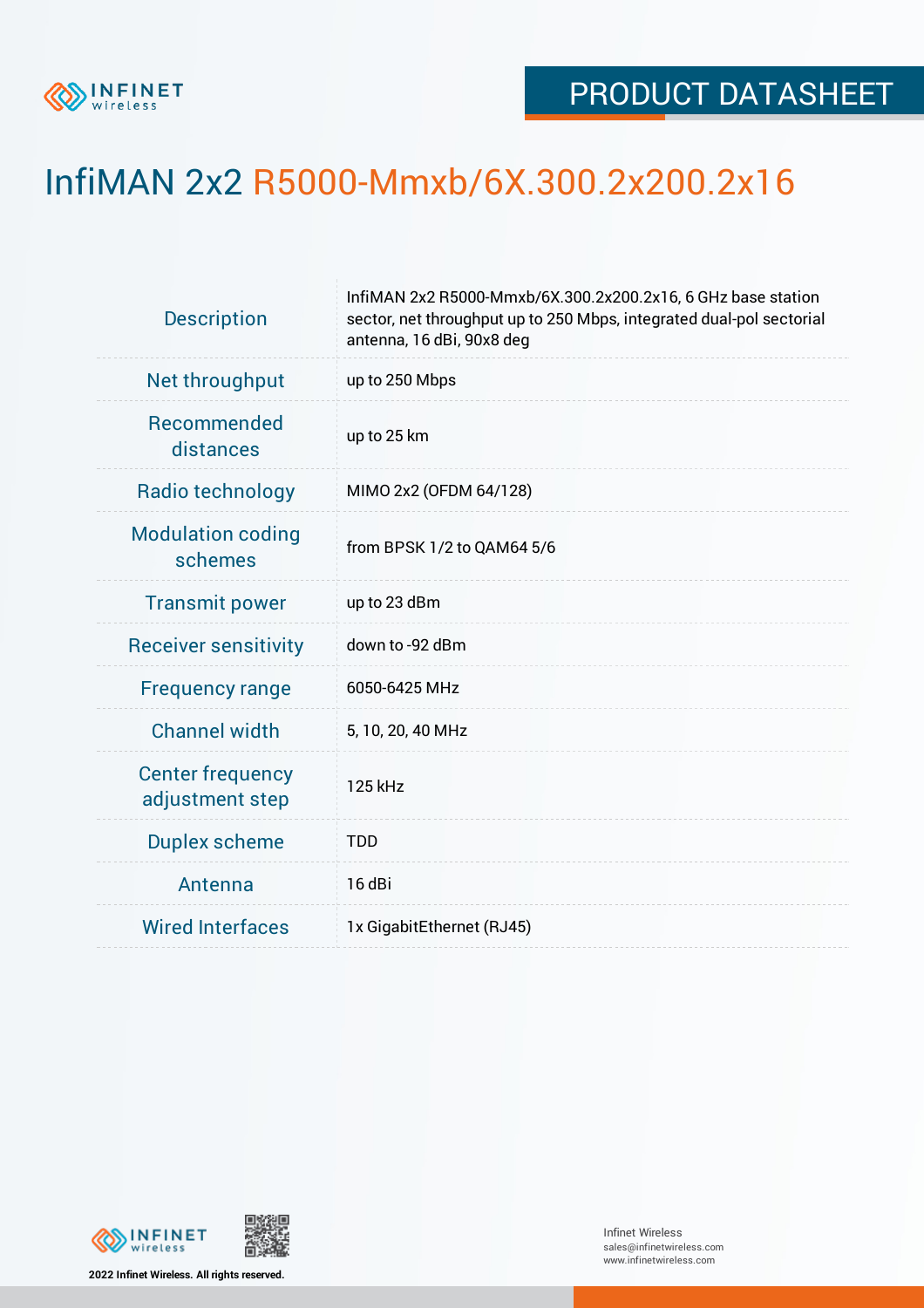

## PRODUCT DATASHEET

## InfiMAN 2x2 R5000-Mmxb/6X.300.2x200.2x16

| Consumption                | up to 20 W                                                                                                                                                                                                                                                                                                                  |               |                |                 |      |          |  |
|----------------------------|-----------------------------------------------------------------------------------------------------------------------------------------------------------------------------------------------------------------------------------------------------------------------------------------------------------------------------|---------------|----------------|-----------------|------|----------|--|
| <b>Power options</b>       | 110-240 VAC @ 50/60 Hz, ±4356 VDC                                                                                                                                                                                                                                                                                           |               |                |                 |      |          |  |
| <b>Outdoor Unit (ODU)</b>  | 371 x 371 x 90 mm, 3.4 kg                                                                                                                                                                                                                                                                                                   |               |                |                 |      |          |  |
|                            |                                                                                                                                                                                                                                                                                                                             |               |                |                 |      |          |  |
| <b>Part Number Options</b> | Prefix<br>R5000-                                                                                                                                                                                                                                                                                                            | Freq.<br>Band | <b>Bitrate</b> | Output<br>Power | Ant. | Capacity |  |
|                            | Mmxb                                                                                                                                                                                                                                                                                                                        | 6X            | <i>300</i>     | 2x200           | 2x16 | 300      |  |
| <b>Part Number Example</b> | R5000-Mmxb/6X.300.2x200.2x16                                                                                                                                                                                                                                                                                                |               |                |                 |      |          |  |
| <b>Packing List</b>        | - Outdoor unit R5000-Mmxb/6X.300.2x200.2x16 - 1 pcs.<br>- Power Supply IDU-BS-G - 1 pcs.<br>- Power Cord - 1 pcs.<br>- Connector - 1 pcs.<br>- Standard RJ-45 connector - 1 pcs.<br>- Shielded RJ-45 connector - 1 pcs.<br>- RJ-45 Plug Cap - 1 pcs.<br>- MONT-KIT-85 Mounting kit - 1 pcs.<br>- Quick Start Guide - 1 pcs. |               |                |                 |      |          |  |



**2022 Infinet Wireless. All rights reserved.**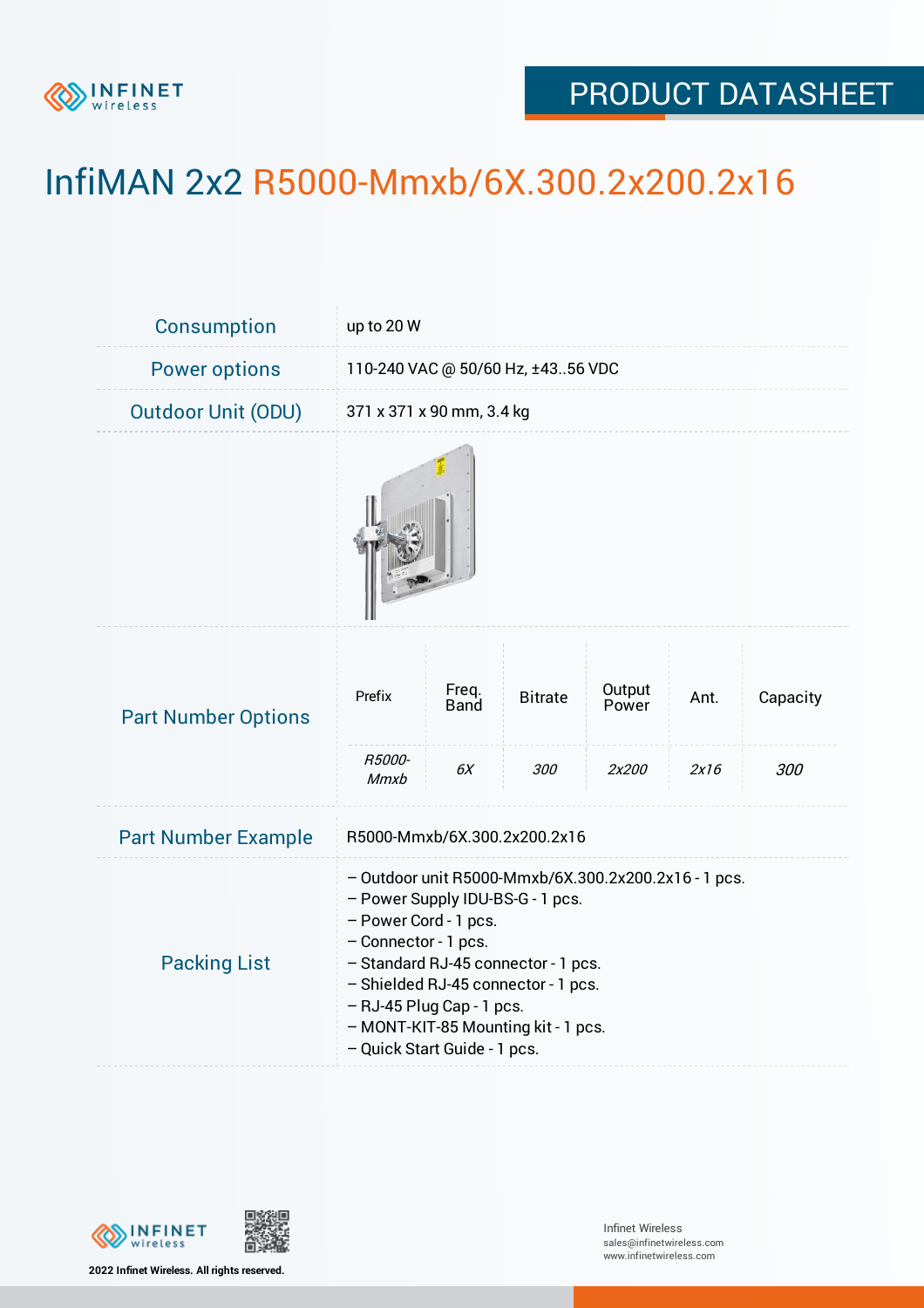

## PRODUCT DATASHEET

# InfiMAN 2x2 R5000-Mmxb/6X.300.2x200.2x16

### Features

#### **RADIO**

- **Voice/RTP Aware Superpacketing**
- **DFS**
- **Automatic Bitrate Control** Þ
- Þ **Automatic Transmit Power Control**
- Þ **Automatic Distance Learning**
- Þ **Channel Time Adjustment**
- Þ **Spectrum Analyzer mode**
- ь **Channel testing tools**

#### **NETWORKING**

- **Ethernet-over-IP and IP-over-IP tunneling**
- Þ **ARP protocol support**
- Þ **MAC/IP filtering**
- Þ **Full-fledged 2nd layer switch**
- Þ **RIPv2 / OSPFv2 /static routing**
- ۱ **L2/L3 Firewall**
- ١ **NAT (multipool, H.323-aware)**
- **DHCP client/server/relay**

#### **MANAGEMENT FEATURES**

- **Various Management Protocols: HTTP, HTTPS, Telnet, SSH, SNMP v1/2c/3 (MIB-II and proprietary MIBs)**
- **Graphical User Interface**
- **LED Indication: power status, wireless and wired link status, signal level**
- **Antenna alignment tool**
- ٠ **Automatic software update**
- **Online monitoring with proprietary EMS InfiMONITOR.**

#### **QUALITY-OF-SERVICE**

- **17 priority queues**
- **IEEE 802.1p support**
- **IP TOS / DiffServ support**
- ٠ **Full voice support**
- **Traffic limiting (absolute, relative, mixed)** ٠
- **Traffic redirection**